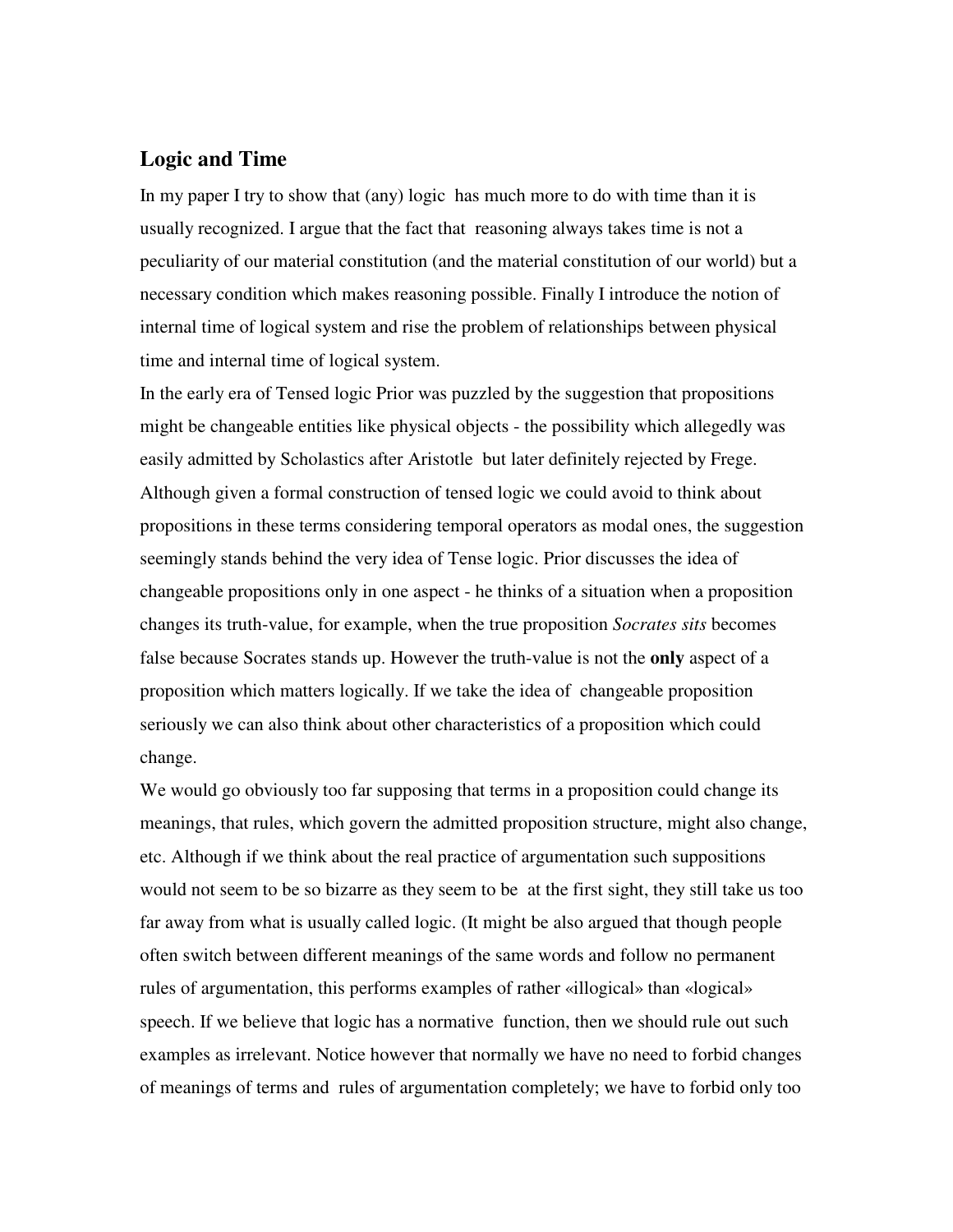quick changes, i.e. changes within the same discussion. To put it in other words, the meanings and the rules should be stable locally but not necessarily universally.) But there is a way of how propositions change which has nothing to do with looseness and vagueness of ordinary speech or with the mutable nature of our physical world. Think about a proof. To prove a proposition we have to take an unproved proposition and to make it proved. It certainly should be one and the same proposition - before and after the proof. Otherwise we could not say that we proved a certain proposition. Unlike the case of two different utterances *Socrates sits* made in two different times, in the case of a proof we have no reason to doubt whether we deal with two different homonymic propositions or with one and the same proposition. The latter option is the only reasonable.

A way to avoid the conclusion that proving a proposition we change it, is to say that «to be proved» and «to be unproved» are not something like properties of a proposition but rather are about our believes about the proposition, i.e. that «proved» and «unproved» are something like subjective attitudes toward the proposition in question. Then it might be argued that the difference between «A is proved» and «A is unproved» marks a change of a subjective attitude toward A but not a change of A itself. But this argument is obviously wrong because a proof might be called objective exactly in the same sense as a proposition. As well as we speak about truth-values of propositions abstracting from anybody's believes about these propositions, we speak about validity of proofs abstracting from their persuasiveness. Notice that to claim that a proof essentially involves change and hence time, we should not necessary to suppose that the difference between the situation, when proposition A is proved, and the situation, when A is unproved, marks a change *of A*. It is also possible to say that it is an «environment» or a «context» or a «position» of A that changes here. The attempt to distinguish between intrinsic and extrinsic characteristics of a proposition would be seemingly misleading. What is changing and what is constant here - a proposition or its «environment» or both is rather a question of «choice of frame».

The situation when a proposition is proved is apparently not the only one when the same proposition appears more than once in reasoning. The possibility to repeat a proposition